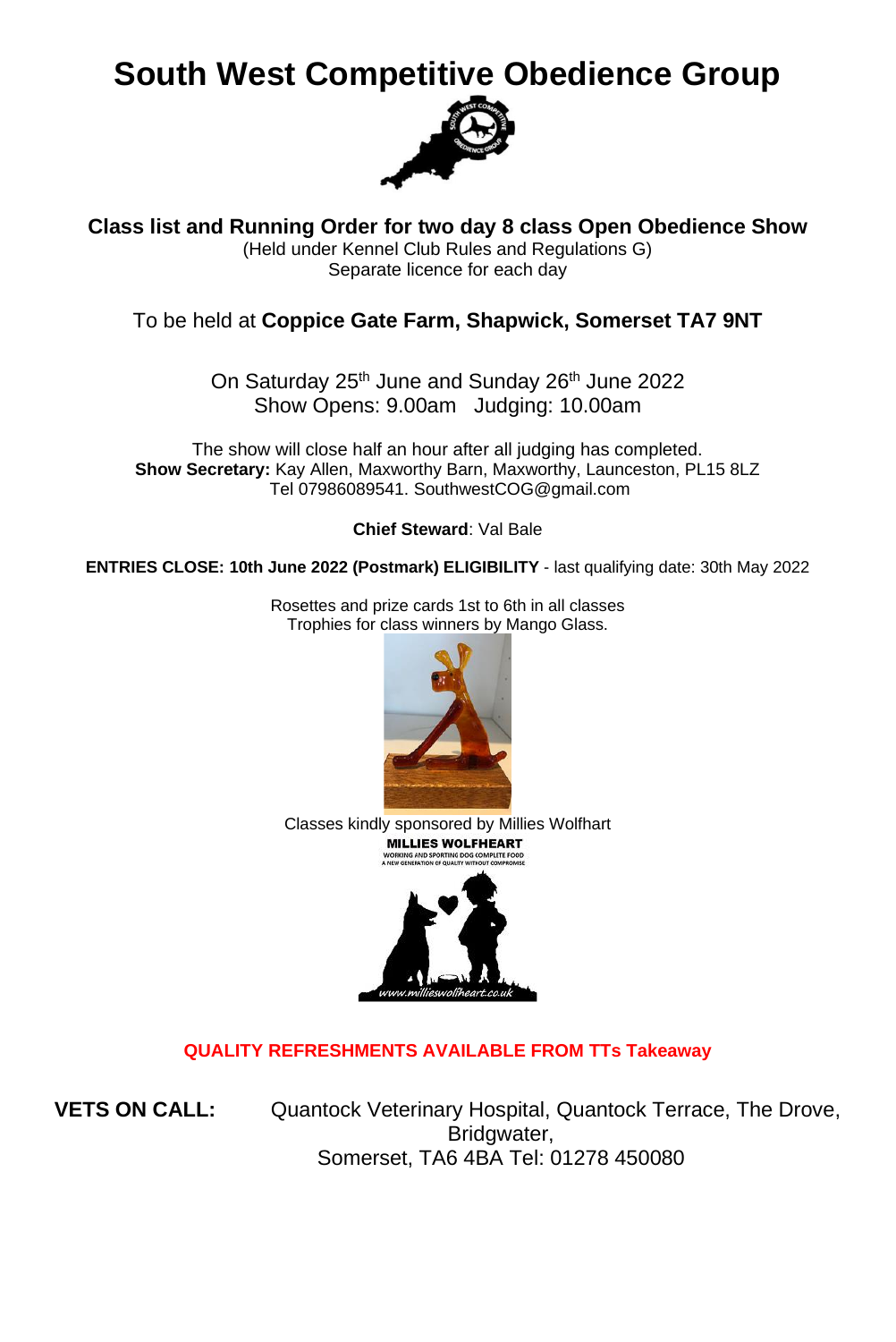## **Saturday 25th June 2022**

| <b>Class</b>                | Judge                    | No. in<br><b>Class</b> |
|-----------------------------|--------------------------|------------------------|
| 1 Pre-Beginners Dog & Bitch |                          | 13                     |
| 2 Beginner Dog & Bitch      | Pat Thompson             | 20                     |
| 3 Novice Dog                | <b>Sue Mills</b>         | 46                     |
| 4 Novice Bitch              | <b>Sue Howard</b>        | 44                     |
| 5 Class A Dog               | Sue Aldridge             | 36                     |
| 6 Class A Bitch             | <b>Carol Clack</b>       | 41                     |
| 7 Class B Dog & Bitch       | <b>Valerie Dickieson</b> | 41                     |
| 8 Class C Dog & Bitch       | <b>Heather Sheppard</b>  | 36                     |

# **Sunday 26th June 2022**

| <b>Class</b>                | Judge                 | No. in<br><b>Class</b> |
|-----------------------------|-----------------------|------------------------|
| 9 Pre-Beginners Dog & Bitch | Gwen Johnson          | 11                     |
| 10 Beginner Dog & Bitch     |                       | 12                     |
| 11 Novice Dog               | Jeannie Gwilliam      | 41                     |
| 12 Novice Bitch             | <b>Yvonne Davies</b>  | 47                     |
| 13 Class A Dog              | <b>Tony Wyatt</b>     | 33                     |
| 14 Class A Bitch            | <b>Helen Connolly</b> | 40                     |
| 15 Class B Dog & Bitch      | Di Fairfield          | 43                     |
| 16 Class C Dog & Bitch      | <b>Steph Woollam</b>  | 39                     |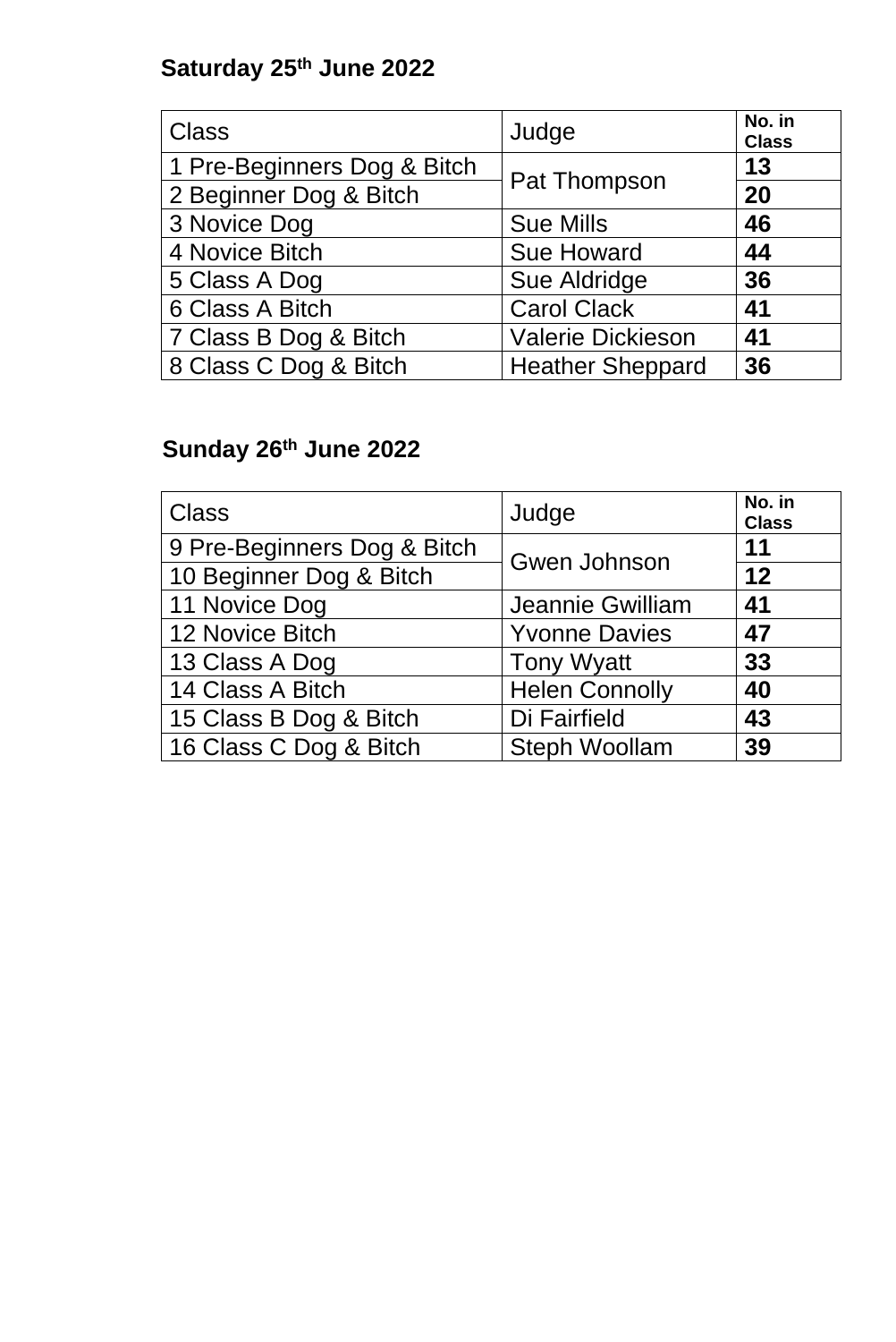| Running Order | <b>Ring Number</b> | <b>Registered Name</b>              |
|---------------|--------------------|-------------------------------------|
|               | 128                | <b>Stone Cold Steve</b>             |
| 2             | 161                | <b>Staverton Wesley</b>             |
| 3             | 8                  | RAINBOWSKY MAJORCA SNOW             |
| 4             | 52                 | <b>Tollerice Exblad</b>             |
| 5             | 27                 | Pippa Pip                           |
| 6             | 88                 | <b>MERPOP APPOLLO</b>               |
|               |                    |                                     |
|               | 1                  | Ledumwood Bracey                    |
|               | 15                 | Poppyington Indie                   |
|               | 51                 | An Lorge Hund                       |
|               | 93                 | <b>Purdey Christmas Pudding</b>     |
|               | 126                | The Supa Fruit Bat                  |
|               | 141                | Bettyhill Stormin Norman (P-BEG EX) |
|               | 177                | <b>Pattersons Hipkiss</b>           |
|               |                    |                                     |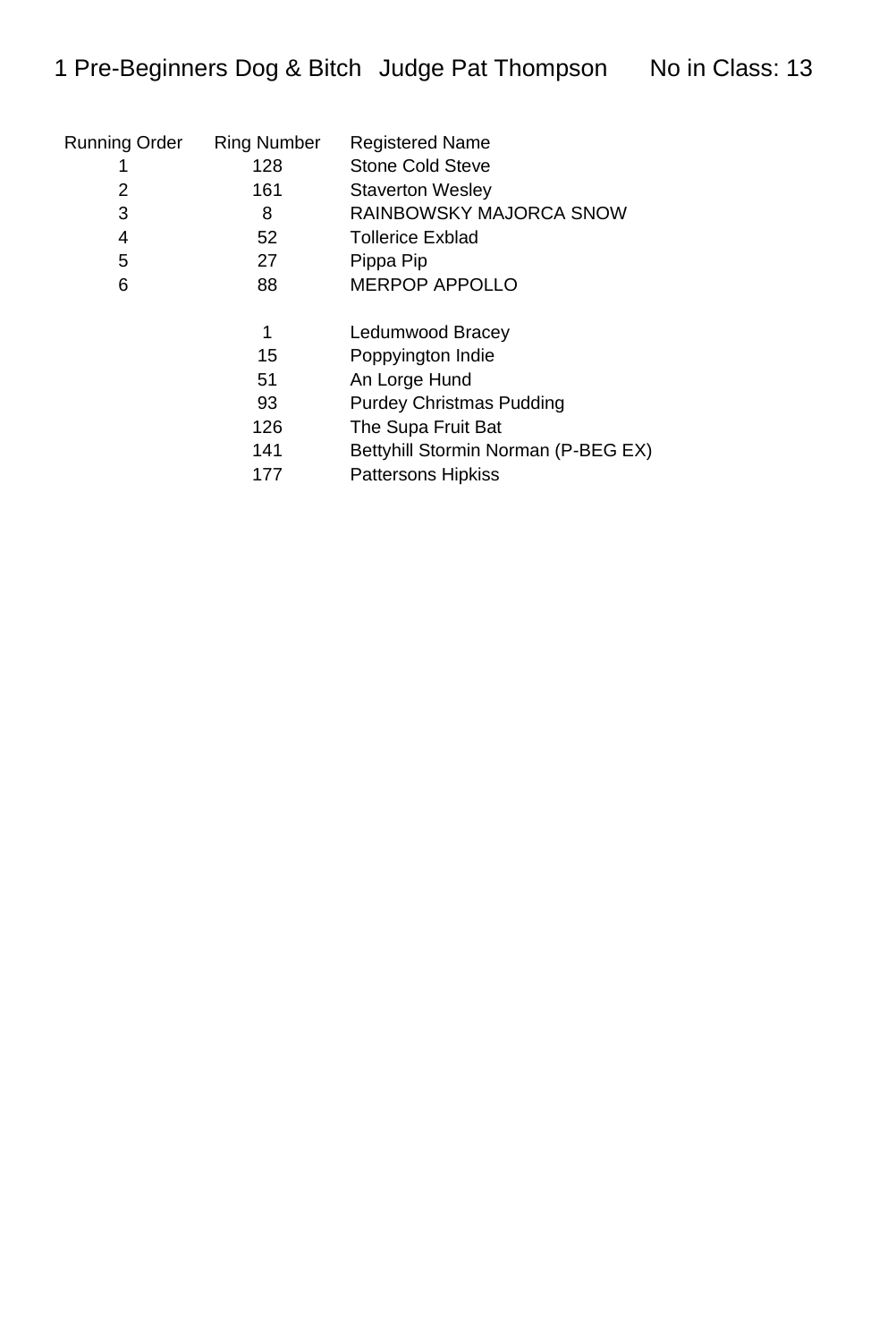### 2 Beginners Dog & Bitch (to follow Pre-Beginners)

## Judge Pat Thompson No in Class: 20

| <b>Running Order</b><br>1<br>$\overline{2}$<br>3<br>$\overline{4}$<br>5 | <b>Ring Number</b><br>15<br>141<br>1<br>93<br>177                            | <b>Registered Name</b><br>Poppyington Indie<br>Bettyhill Stormin Norman (P-BEG EX)<br>Ledumwood Bracey<br><b>Purdey Christmas Pudding</b><br><b>Pattersons Hipkiss</b>                                                                                                       |
|-------------------------------------------------------------------------|------------------------------------------------------------------------------|------------------------------------------------------------------------------------------------------------------------------------------------------------------------------------------------------------------------------------------------------------------------------|
| 6                                                                       | 200                                                                          | Vynesbrook Bleu Bayou                                                                                                                                                                                                                                                        |
|                                                                         | 8<br>26<br>27<br>35<br>52 <sub>2</sub><br>64<br>65<br>66<br>88<br>161<br>165 | <b>RAINBOWSKY MAJORCA SNOW</b><br>Mr Mognificent<br>Pippa Pip<br>Peathill Caol IIa<br><b>Tollerice Exblad</b><br>Portplym Blue NAF<br>Portplym Burrator<br><b>Prizelands Sweet Temptress</b><br><b>MERPOP APPOLLO</b><br><b>Staverton Wesley</b><br><b>Alnmac Moon River</b> |
|                                                                         | 166                                                                          | <b>Tooralie's Just The Tonic</b>                                                                                                                                                                                                                                             |
|                                                                         | 171<br>199                                                                   | Quincegrove Foreverautumn<br><b>Bitcon Luther</b>                                                                                                                                                                                                                            |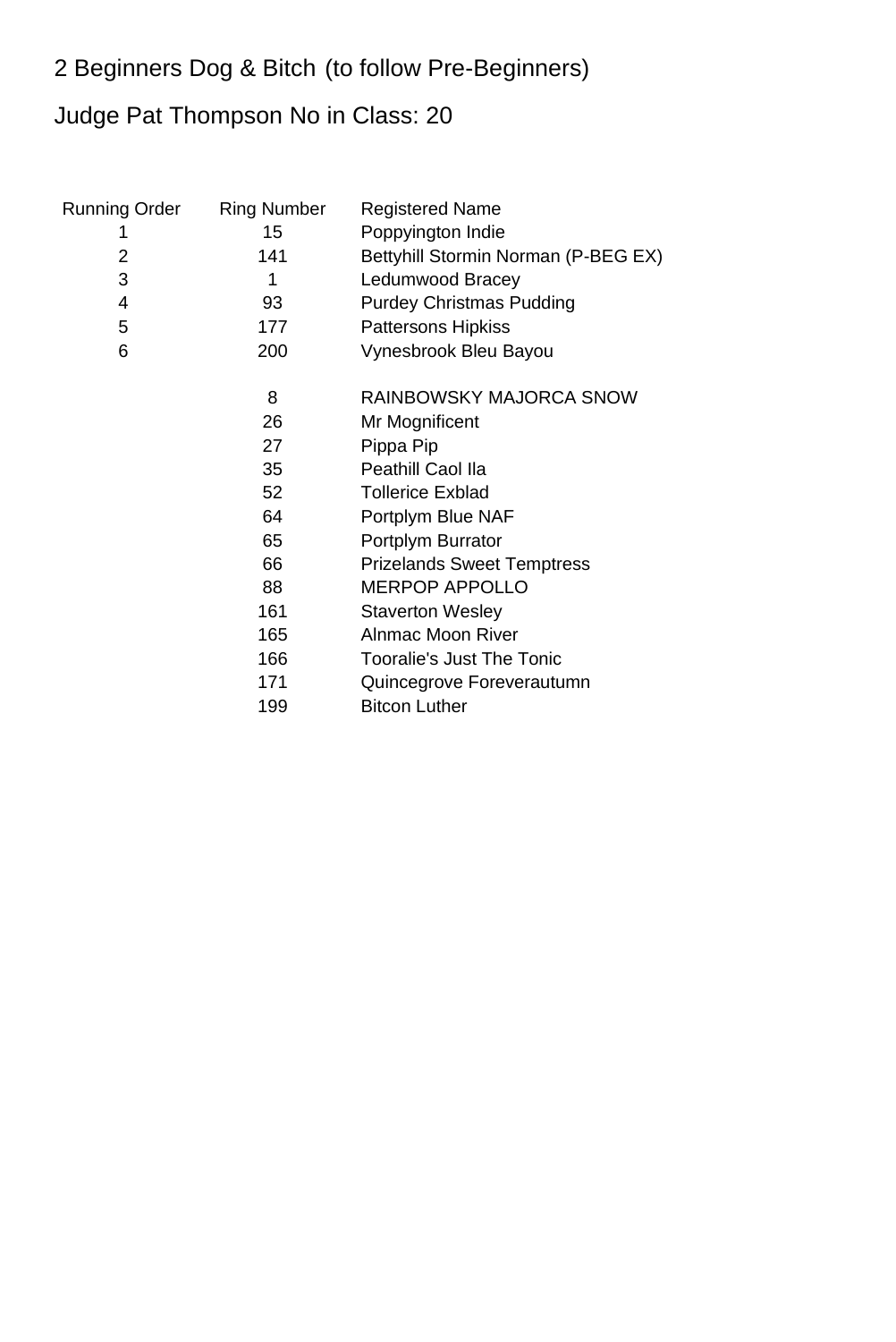| <b>Running Order</b> Ring Number<br>1<br>$\overline{c}$<br>3<br>4<br>5<br>6 | 167<br>208<br>72<br>32 <sub>2</sub><br>16 <sup>°</sup><br>135                                                                                                                                                                            | <b>Registered Name</b><br><b>Cameley Cloudberry</b><br><b>Bordertime Lancelot</b><br><b>Its The Quizz Master</b><br><b>Terannos Scottish Thorn</b><br><b>Buddy Bug</b><br>Spence Artful Dodger                                                                                                                                                                                                                                                                                                                                                                                                                                                                                                                                                                                                                                                                                                                                                                                            |
|-----------------------------------------------------------------------------|------------------------------------------------------------------------------------------------------------------------------------------------------------------------------------------------------------------------------------------|-------------------------------------------------------------------------------------------------------------------------------------------------------------------------------------------------------------------------------------------------------------------------------------------------------------------------------------------------------------------------------------------------------------------------------------------------------------------------------------------------------------------------------------------------------------------------------------------------------------------------------------------------------------------------------------------------------------------------------------------------------------------------------------------------------------------------------------------------------------------------------------------------------------------------------------------------------------------------------------------|
|                                                                             | 3<br>9<br>12<br>21<br>28<br>30<br>38<br>39<br>50<br>64<br>65<br>74<br>79<br>90<br>101<br>104<br>105<br>106<br>109<br>115<br>117<br>121<br>123<br>127<br>134<br>139<br>140<br>142<br>145<br>146<br>147<br>155<br>169<br>178<br>179<br>183 | <b>Torlake Red</b><br>Goldendance Midas Touch<br><b>Wickmoor Tweed</b><br><b>Tribannon That's The Ticket</b><br><b>Corneroak Golden Gambler</b><br><b>JAYBEEZ LYNX</b><br>Laetans Magic Flame<br>Moortime Mist on the Moors<br>unity neo<br>Portplym Blue NAF<br>Portplym Burrator<br><b>Yonie Mystical Mcharper</b><br>Saartjie The Court Jester<br>Casken Golden Boy<br>Amberslade Smokefire<br><b>Freond Ghyll at Coalway</b><br>Jodame Great Escape Nov. Ex.<br>Kessie king of the lakes<br>Kaleai Mon Petite Etoile<br><b>Barbers Wholly Moley</b><br>pipkin of peterkyn<br><b>FINWEN TREACLE TOFFEE</b><br>Beaming Merryman<br>Shirrmontana Spring Dream<br><b>Just Stewie</b><br><b>Teds of Cleave</b><br>Savath Kerrek Rudh<br><b>Stillmoor Lightning Strike</b><br><b>Tollerice Eberle</b><br><b>SPARKLING BLUE INDIGO</b><br>ZEBEDEE ZAC<br><b>Tivalake Sure Thing</b><br><b>Elmleas Anzac Red Dust</b><br>Coverackcove Our Macha<br>Shamorel mr wonderful<br>Sixela Rising Sun |
|                                                                             | 188<br>189                                                                                                                                                                                                                               | <b>Silver Dollar Zak</b><br>Last Tango at Shamorel                                                                                                                                                                                                                                                                                                                                                                                                                                                                                                                                                                                                                                                                                                                                                                                                                                                                                                                                        |
|                                                                             |                                                                                                                                                                                                                                          |                                                                                                                                                                                                                                                                                                                                                                                                                                                                                                                                                                                                                                                                                                                                                                                                                                                                                                                                                                                           |
|                                                                             | 193                                                                                                                                                                                                                                      | Hanans Golden Liberty @Wygulmut                                                                                                                                                                                                                                                                                                                                                                                                                                                                                                                                                                                                                                                                                                                                                                                                                                                                                                                                                           |
|                                                                             | 198                                                                                                                                                                                                                                      | <b>Torlake Silver</b>                                                                                                                                                                                                                                                                                                                                                                                                                                                                                                                                                                                                                                                                                                                                                                                                                                                                                                                                                                     |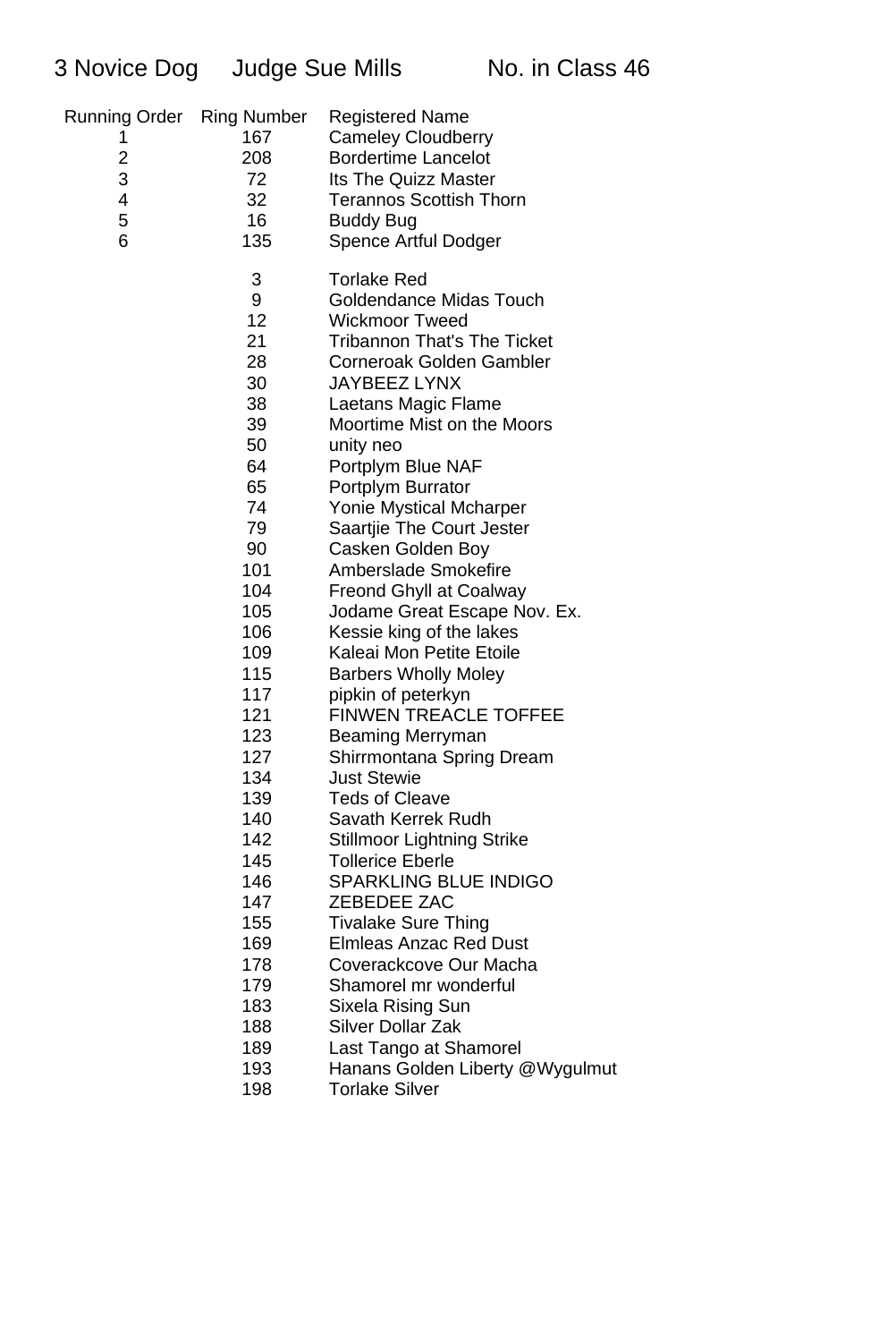| <b>Running Order</b> | Ring No.       | <b>Registered Name</b>             |
|----------------------|----------------|------------------------------------|
| 1                    | 144            | <b>Tollerice Daneyko</b>           |
| $\overline{2}$       | 43             | <b>Tuesday's Chance Encounter</b>  |
| 3                    | 122            | <b>JODAME FANTASY GIRL</b>         |
| $\overline{4}$       | 57             | Mad For Love of L'Artiste          |
| 5                    | 34             | <b>CAMA Z JIRKOVA DVORA</b>        |
| 6                    | 124            | Silver Merry maker                 |
|                      | $\overline{7}$ | <b>Our Little Tinker</b>           |
|                      | 11             | <b>Wickmoor Clownfish</b>          |
|                      | 22             | Zoonie the Lazoon                  |
|                      | 25             | Rossacre Jellybean                 |
|                      | 33             | Fen of the Forest                  |
|                      | 42             | Paul's Problem Child               |
|                      | 46             | Dodgin Libby Moon Shine            |
|                      | 48             | <b>Bamboozle She's no Siralee</b>  |
|                      | 53             | <b>Briabar Mistletoe Thrush</b>    |
|                      | 61             | Kenquince Pina Colada              |
|                      | 66             | <b>Prizelands Sweet Temptress</b>  |
|                      | 77             | Exmoor Peggy                       |
|                      | 82             | Secret's Way                       |
|                      | 83             | FleekForm Explorer of Amienko      |
|                      | 84             | <b>Ivormyth American Encore</b>    |
|                      | 89             | <b>Birkcross Dance with Dreams</b> |
|                      | 91             | <b>Calanhaf Carolina Pink</b>      |
|                      | 92             | Khamysker Royal Raven              |
|                      | 97             | Lockdown surprise                  |
|                      | 102            | Scullymadra Ben Lui at Amberslade  |
|                      | 107            | Monkwell scarlet                   |
|                      | 112            | Saartjie A Bundle Of Joy           |
|                      | 113            | Goldbounty's Braestar              |
|                      | 116            | <b>JANYJOY SECRET MISSION</b>      |
|                      | 119            | Sixela Leading Lass at Willowyarde |
|                      | 131            | <b>Conquell Yultsi</b>             |
|                      | 162            | Nyrvana All That Jazz              |
|                      | 168            | <b>Roseisle Glint of Gold</b>      |
|                      | 170            | <b>Stardell Corvi</b>              |
|                      | 171            | Quincegrove Foreverautumn          |
|                      | 173            | <b>Calanhaf Queen of Hearts</b>    |
|                      | 187            | DARIAN SAVE THE LAST DANCE         |
|                      | 190            | Cross the Other Way                |
|                      | 201            | <b>Skye fall Serenade</b>          |
|                      | 204            | Goldbounty's Buttercup             |
|                      | 210            | Deltamadog Morwyn Deg              |
|                      | 211            | <b>Duchess Ollmhor</b>             |

Plas Major Dream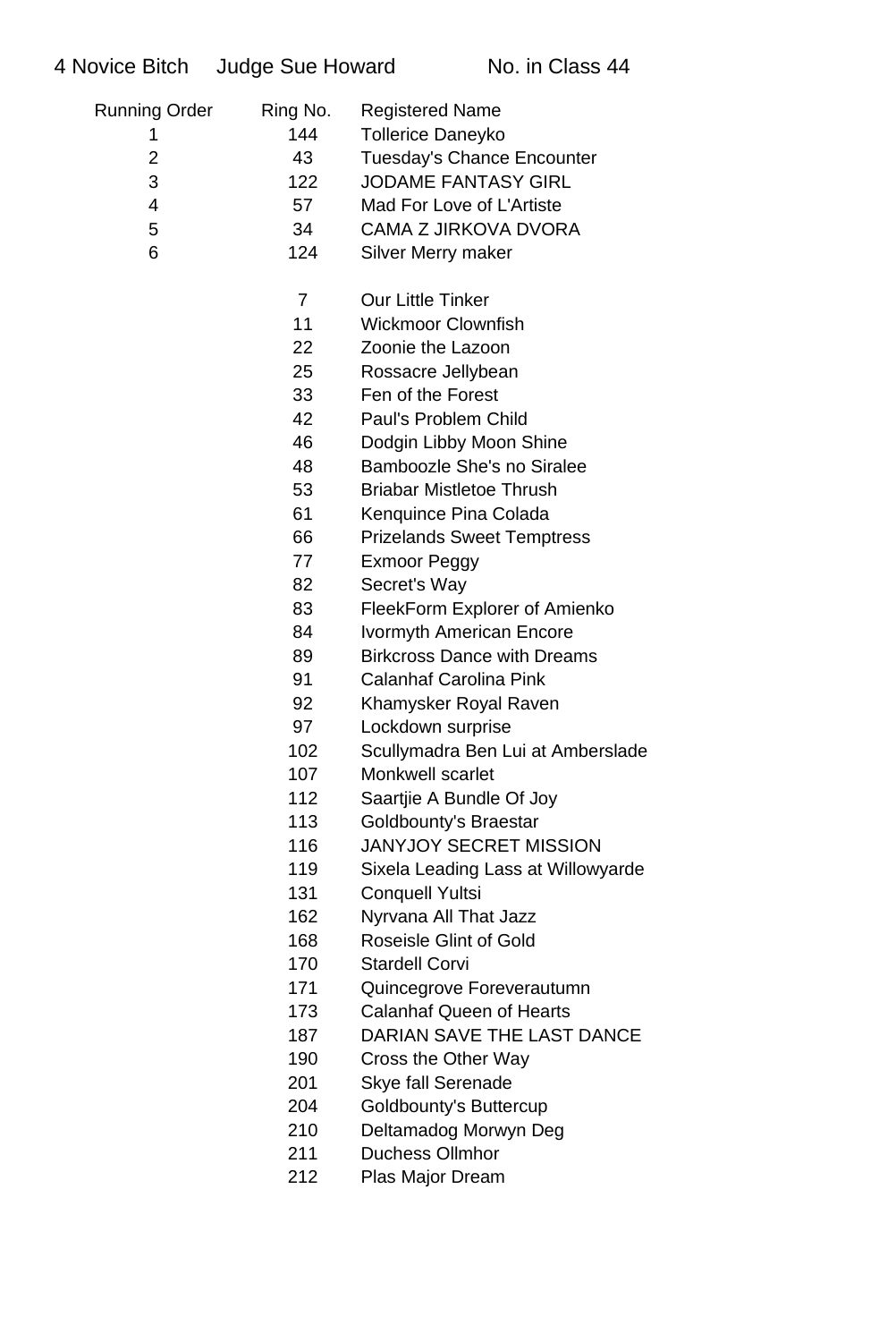## 5 Class A Dog Judge Sue Aldridge No. in Class 36

| Running Order  | <b>Ring Number</b> | <b>Registered Name</b>             |
|----------------|--------------------|------------------------------------|
| 1              | 153                | Shades of Rye at Kallijes          |
| $\overline{c}$ | 79                 | Saartjie The Court Jester          |
| 3              | 155                | <b>Tivalake Sure Thing</b>         |
| 4              | 74                 | <b>Yonie Mystical Mcharper</b>     |
| 5              | 60                 | Jackscrofter Highland Mist         |
| 6              | 21                 | <b>Tribannon That's The Ticket</b> |
|                | 12 <sub>2</sub>    | <b>Wickmoor Tweed</b>              |
|                | 17                 | Glennie Glen                       |
|                | 32                 | <b>Terannos Scottish Thorn</b>     |
|                | 38                 | Laetans Magic Flame                |
|                | 39                 | Moortime Mist on the Moors         |
|                | 40                 | Ludgate Hit the Right Spot         |
|                | 50                 | unity neo                          |
|                | 72                 | <b>Its The Quizz Master</b>        |
|                | 78                 | <b>Just Ozzie</b>                  |
|                | 94                 | <b>Pepsanner Clifton</b>           |
|                | 96                 | <b>Blazeing squirrel chaser</b>    |
|                | 104                | <b>Freond Ghyll at Coalway</b>     |
|                | 105                | Jodame Great Escape Nov. Ex.       |
|                | 106                | Kessie king of the lakes           |
|                | 108                | Cheeky Teeky                       |
|                | 114                | <b>Barbers Black Sheep</b>         |
|                | 115                | <b>Barbers Wholly Moley</b>        |
|                | 132                | <b>ValleyWolves Edward</b>         |
|                | 133                | Malaridge Welsh Moon (AU4)         |
|                | 137                | Lookylooky Azbo Ego                |
|                | 140                | Savath Kerrek Rudh                 |
|                | 142                | <b>Stillmoor Lightning Strike</b>  |
|                | 143                | <b>Tollerice Chase</b>             |
|                | 167                | <b>Cameley Cloudberry</b>          |
|                | 169                | <b>Elmleas Anzac Red Dust</b>      |
|                | 183                | Sixela Rising Sun                  |
|                | 184                | Sixela Riding Shotgun              |
|                | 192                | Corneroak Golden Courage @Wygulmut |
|                | 198                | <b>Torlake Silver</b>              |
|                | 208                | <b>Bordertime Lancelot</b>         |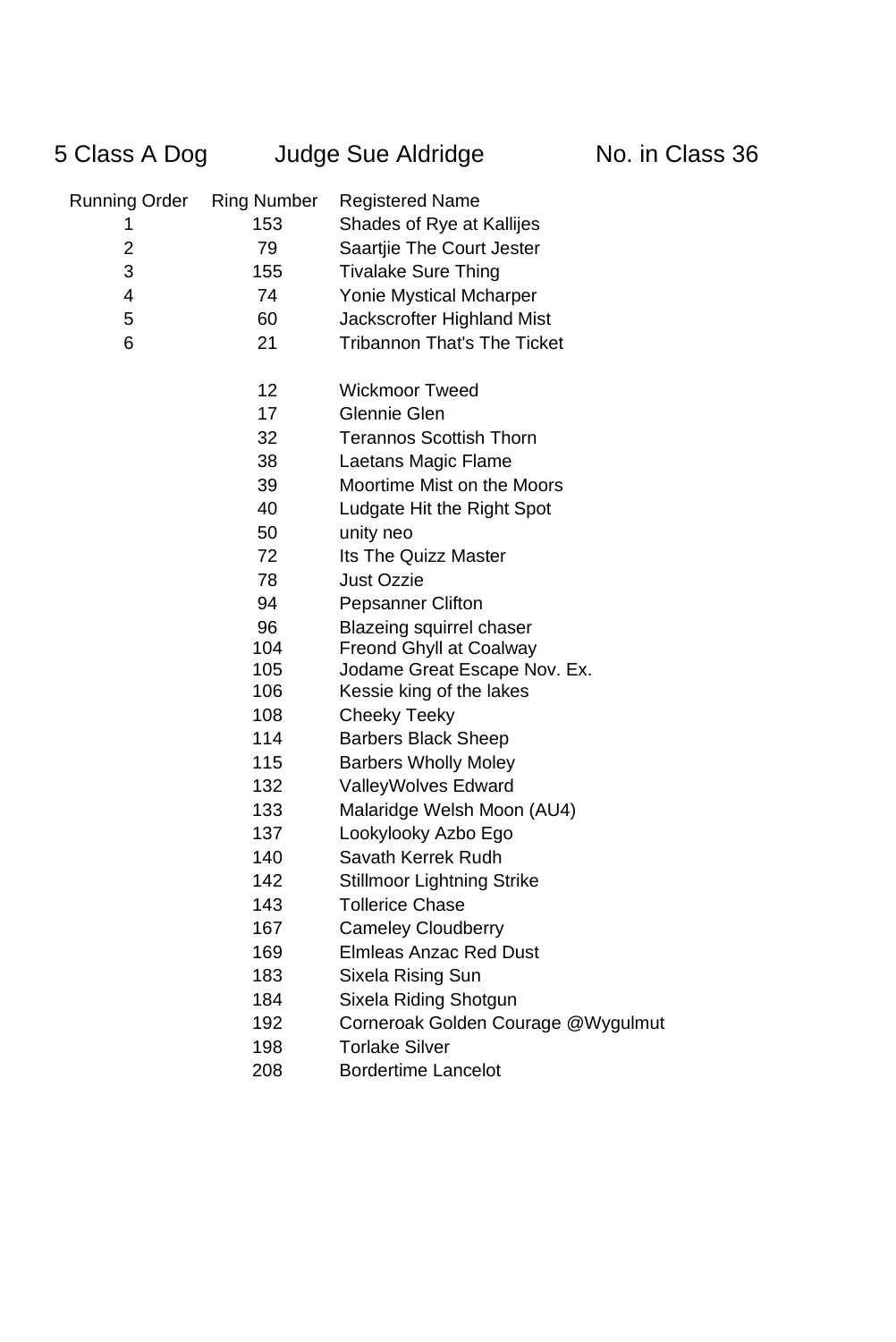| 6 Class A Bitch      |                    | Judge Carol Clack                  | No. in Class 41 |
|----------------------|--------------------|------------------------------------|-----------------|
| <b>Running Order</b> | <b>Ring Number</b> | <b>Registered Name</b>             |                 |
| 1                    | 119                | Sixela Leading Lass at Willowyarde |                 |
| 2                    | 204                | <b>Goldbounty's Buttercup</b>      |                 |
| 3                    | 46                 | Dodgin Libby Moon Shine            |                 |
| 4                    | 212                | Plas Major Dream                   |                 |
| 5                    | 82                 | Secret's Way                       |                 |
| 6                    | $\overline{7}$     | <b>Our Little Tinker</b>           |                 |
|                      |                    |                                    |                 |
|                      | 10                 | <b>Goldendance Quail</b>           |                 |
|                      | 11                 | <b>Wickmoor Clownfish</b>          |                 |
|                      | 18                 | <b>Mojuca Perfect Bliss</b>        |                 |
|                      | 25                 | Rossacre Jellybean                 |                 |
|                      | 34                 | <b>CAMA Z JIRKOVA DVORA</b>        |                 |
|                      | 41                 | Manannan's Mountain Mile           |                 |
|                      | 43                 | <b>Tuesday's Chance Encounter</b>  |                 |
|                      | 48                 | <b>Bamboozle She's no Siralee</b>  |                 |
|                      | 53                 | <b>Briabar Mistletoe Thrush</b>    |                 |
|                      | 57                 | Mad For Love of L'Artiste          |                 |
|                      | 75                 | Deltamadog Kirroughtree            |                 |
|                      | 80                 | <b>Vicmars Step Out</b>            |                 |
|                      | 83                 | FleekForm Explorer of Amienko      |                 |
|                      | 84                 | <b>Ivormyth American Encore</b>    |                 |
|                      | 89                 | <b>Birkcross Dance with Dreams</b> |                 |
|                      | 91                 | <b>Calanhaf Carolina Pink</b>      |                 |
|                      | 92                 | Khamysker Royal Raven              |                 |
|                      | 100                | <b>Stardell Casca</b>              |                 |
|                      | 102                | Scullymadra Ben Lui at Amberslade  |                 |
|                      | 103                | Dreaganta Lark at Coalway TDEX     |                 |
|                      | 107                | Monkwell scarlet                   |                 |
|                      | 122                | <b>JODAME FANTASY GIRL</b>         |                 |
|                      | 124                | Silver Merry maker                 |                 |
|                      | 130                | <b>Candlewind Troika</b>           |                 |
|                      | 138                | Pops of Cleave                     |                 |
|                      | 156                | Jodame Exquisite Gift              |                 |
|                      | 162                | Nyrvana All That Jazz              |                 |
|                      | 164                | Jezzaddy Its Lady Sadie            |                 |
|                      | 170                | <b>Stardell Corvi</b>              |                 |
|                      | 172                | <b>Aurora of Calanhaf</b>          |                 |
|                      | 190                | Cross the Other Way                |                 |
|                      | 197                | <b>Friendborn Forever Gold</b>     |                 |
|                      | 201                | <b>Skye fall Serenade</b>          |                 |
|                      | 210                | Deltamadog Morwyn Deg              |                 |
|                      | 211                | <b>Duchess Ollmhor</b>             |                 |
|                      |                    |                                    |                 |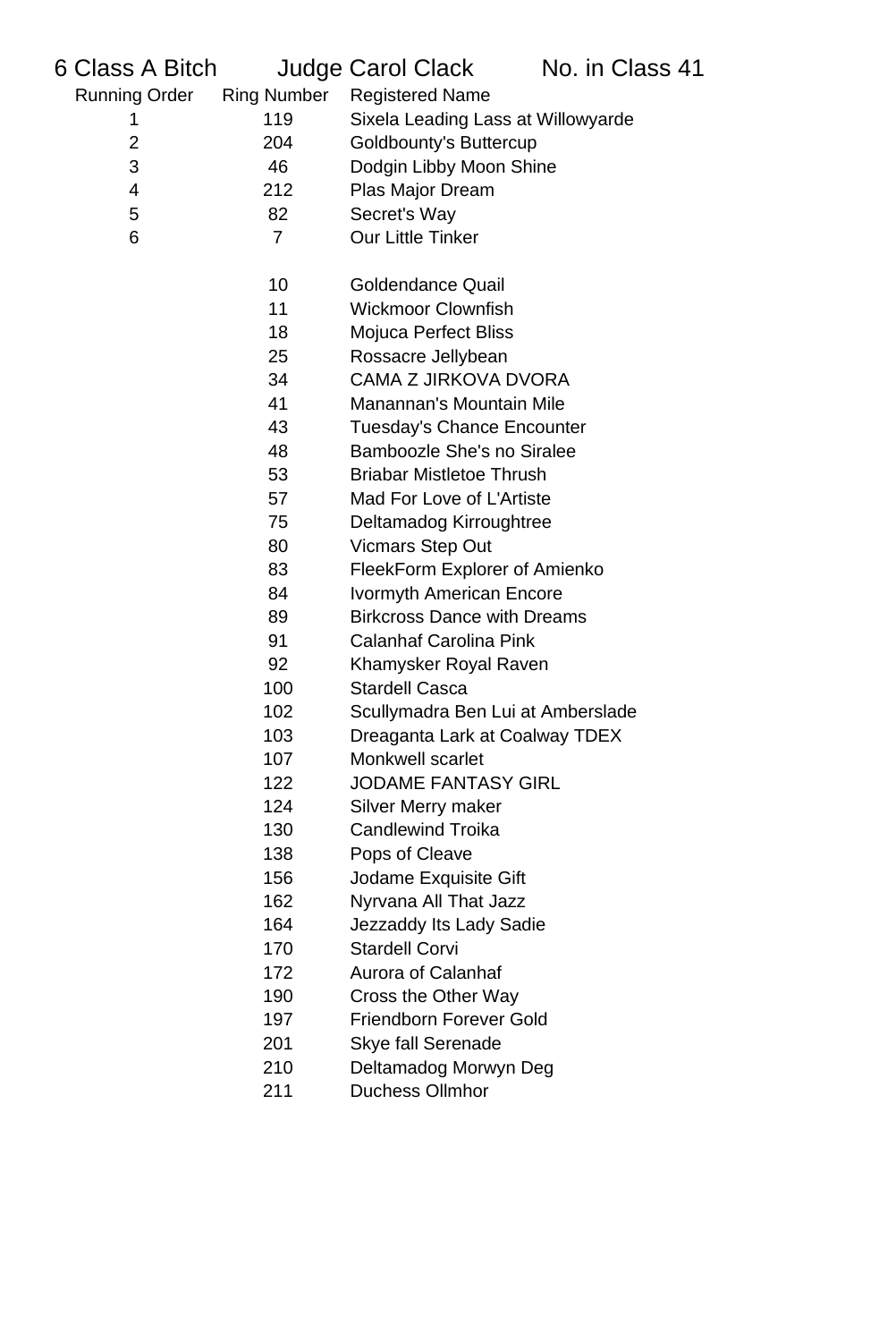| Running Order | <b>Ring Number</b> | <b>Registered Name</b>             |
|---------------|--------------------|------------------------------------|
| 1             | 91                 | <b>Calanhaf Carolina Pink</b>      |
| 2             | 132                | <b>ValleyWolves Edward</b>         |
| 3             | 138                | Pops of Cleave                     |
| 4             | 69                 | <b>Bareacres Katie</b>             |
| 5             | 133                | Malaridge Welsh Moon (AU4)         |
| 6             | 18                 | Mojuca Perfect Bliss               |
|               | 4                  | <b>Torlake Royal</b>               |
|               | 10                 | <b>Goldendance Quail</b>           |
|               | 13                 | <b>Gemawich Gumbo</b>              |
|               | 14                 | RAXMAE MAYASWELL AT GEMAWICH       |
|               | 17                 | Glennie Glen                       |
|               | 19                 | Shanmill Lil Bit of Heaven         |
|               | 20                 | <b>Moonwater Dulcinea</b>          |
|               | 37                 | <b>Beverton Mabli</b>              |
|               | 41                 | Manannan's Mountain Mile           |
|               | 56                 | Corneroak Golden Deity Hera        |
|               | 70                 | Dodgin Celestial Moon              |
|               | 75                 | Deltamadog Kirroughtree            |
|               | 80                 | <b>Vicmars Step Out</b>            |
|               | 86                 | Itsjaros Lumi                      |
|               | 94                 | <b>Pepsanner Clifton</b>           |
|               | 96                 | <b>Blazeing squirrel chaser</b>    |
|               | 100                | <b>Stardell Casca</b>              |
|               | 103                | Dreaganta Lark at Coalway TDEX     |
|               | 105                | Jodame Great Escape Nov. Ex.       |
|               | 114                | <b>Barbers Black Sheep</b>         |
|               | 120                | <b>Reinglen Morning Star</b>       |
|               | 125                | Ruskath Kathana Image (AU1)        |
|               | 130                | <b>Candlewind Troika</b>           |
|               | 137                | Lookylooky Azbo Ego                |
|               | 143                | <b>Tollerice Chase</b>             |
|               | 153                | Shades of Rye at Kallijes          |
|               | 156                | Jodame Exquisite Gift              |
|               | 163                | Homecoming Boy                     |
|               | 164                | Jezzaddy Its Lady Sadie            |
|               | 184                | Sixela Riding Shotgun              |
|               | 186                | DARIAN HERE'S LOOKING AT YOU       |
|               | 191                | <b>Stanroph Spot Check</b>         |
|               | 192                | Corneroak Golden Courage @Wygulmut |
|               | 203                | Vakeranti Onnyx Aex                |
|               | 206                | Saartjie All About Eve             |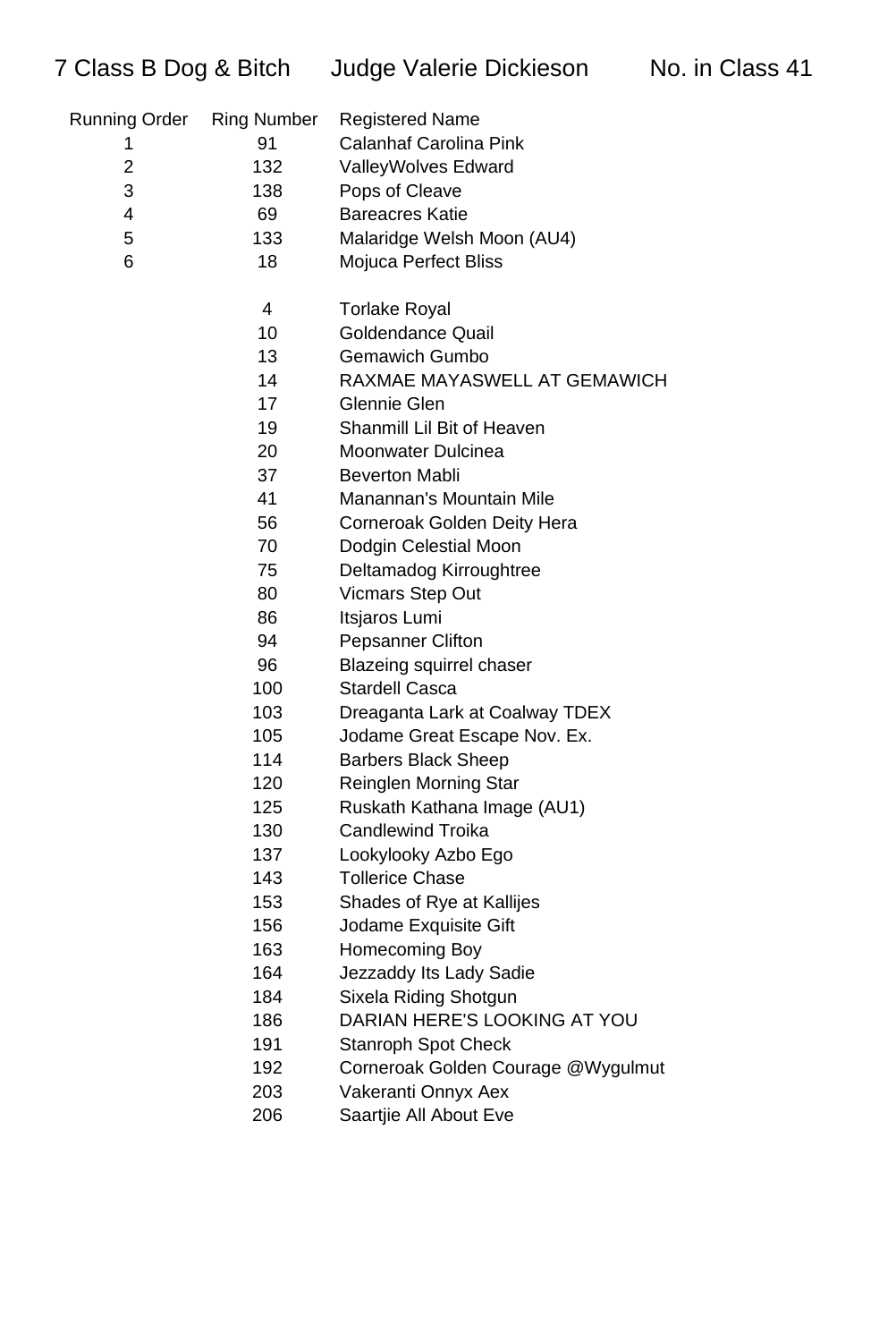8 Class C Dog & Bitch Judge Heather Sheppard No. in Class 36

| Running Order Ring Number |                | <b>Registered Name</b>              |
|---------------------------|----------------|-------------------------------------|
| 1                         | 13             | <b>Gemawich Gumbo</b>               |
| $\overline{2}$            | 86             | Itsjaros Lumi                       |
| 3                         | 184            | Sixela Riding Shotgun               |
| 4                         | 186            | DARIAN HERE'S LOOKING AT YOU        |
| 5                         | 37             | <b>Beverton Mabli</b>               |
| 6                         | 196            | Jodame Extra Special                |
|                           | $\overline{2}$ | <b>Cories Crystal Lake</b>          |
|                           | 3              | <b>Torlake Royal</b>                |
|                           | 14             | RAXMAE MAYASWELL AT GEMAWICH        |
|                           | 20             | <b>Moonwater Dulcinea</b>           |
|                           | 31             | Saartjie Highland Thistle           |
|                           | 36             | Alpana Smokin Style B Ex            |
|                           | 47             | Dougie Chance Encounter             |
|                           | 49             | <b>FLASHNFLEXI'S CODY</b>           |
|                           | 55             | <b>Corneroak Golden Circe</b>       |
|                           | 56             | Corneroak Golden Deity Hera         |
|                           | 58             | <b>Ferrous Fascination</b>          |
|                           | 59             | Sympathy in Shades of Black         |
|                           | 69             | <b>Bareacres Katie</b>              |
|                           | 70             | Dodgin Celestial Moon               |
|                           | 73             | Sarkam Mighty Mcquin                |
|                           | 85             | Tumulusregis Odysseus @ Vanellus    |
|                           | 99             | Saartjie Rose at Weatherile         |
|                           | 111            | Saartje Columbine                   |
|                           | 118            | Leading Lady at Willowyarde OW C.Ex |
|                           | 125            | Ruskath Kathana Image (AU1)         |
|                           | 133            | Malaridge Welsh Moon (AU4)          |
|                           | 136            | Longwaves Tempa Mental              |
|                           | 151            | Majacabus Tale of Tweed at Kallijes |
|                           | 174            | SARKAM BILLIE THE FINAL STAR (AS4)  |
|                           | 175            | Sarkam Georgie My Last Fling (AR1)  |
|                           | 185            | <b>Sixela Twenty Four Seven</b>     |
|                           | 194            | Jodame Forever                      |
|                           | 203            | Vakeranti Onnyx Aex                 |
|                           | 205            | Ob Ch Saartjie Luc                  |
|                           | 207            | Saartjie Wagtail                    |
|                           | 209            | <b>Hawkstar Groovy</b>              |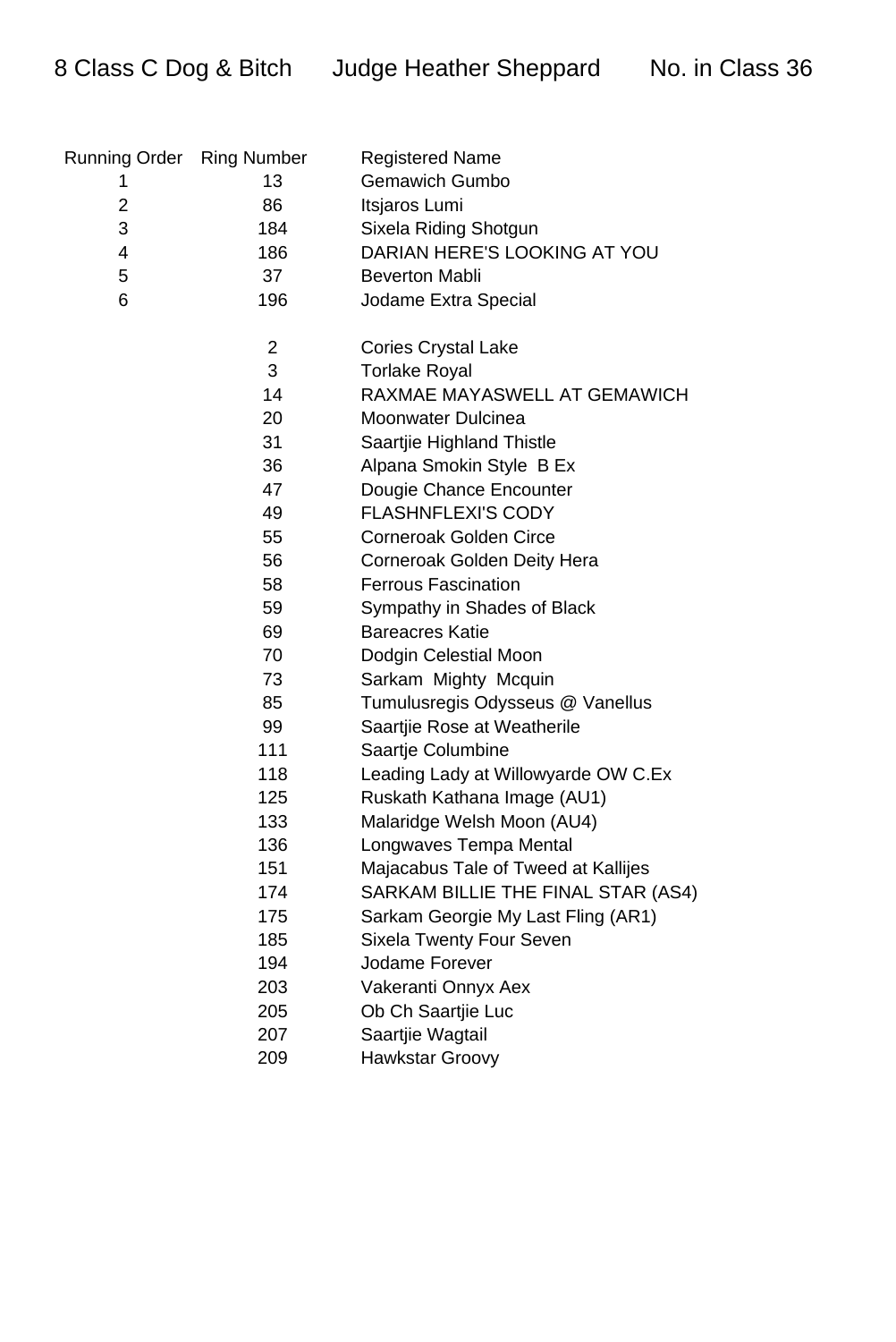| Running<br>Order | Ring<br><b>Number</b> | <b>Registered Name</b>              |
|------------------|-----------------------|-------------------------------------|
| 1                | 126                   | The Supa Fruit Bat                  |
| 2                | 51                    | An Lorge Hund                       |
| 3                | 27                    | Pippa Pip                           |
| 4                | 141                   | Bettyhill Stormin Norman (P-BEG EX) |
| 5                | 161                   | <b>Staverton Wesley</b>             |
| 6                | 88                    | <b>MERPOP APPOLLO</b>               |
|                  |                       |                                     |

| 52  | Tollerice Exblad    |
|-----|---------------------|
| 87  | Woodhead Woofer     |
| 110 | Zakanja Tinsel Toes |
| 181 | Inferno Wolfie      |

Taranza Imagination ShCM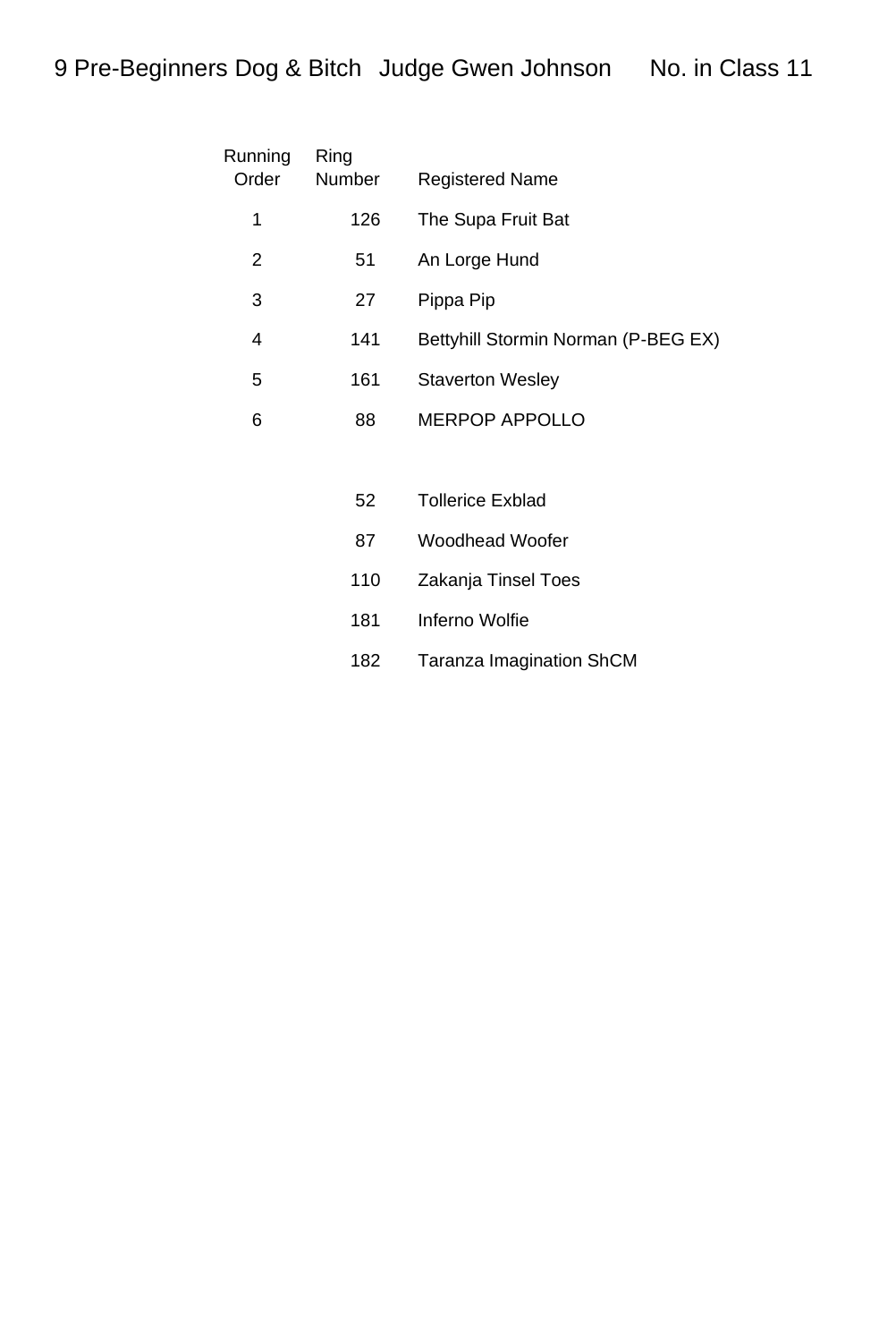### Judge Gwen Johnson No. in Class 12

| Running Order  |     | <b>Ring Number Registered Name</b> |
|----------------|-----|------------------------------------|
| 1              | 110 | Zakanja Tinsel Toes                |
| $\overline{2}$ | 165 | <b>Alnmac Moon River</b>           |
| 3              | 71  | Paradise Sol (NAF)                 |
| 4              | 171 | Quincegrove Foreverautumn          |
| 5              | 65  | Portplym Burrator                  |
| 6              | 66  | <b>Prizelands Sweet Temptress</b>  |
|                | 27  | Pippa Pip                          |
|                | 52  | <b>Tollerice Exblad</b>            |
|                | 64  | Portplym Blue NAF                  |
|                | 88  | <b>MERPOP APPOLLO</b>              |
|                | 161 | <b>Staverton Wesley</b>            |
|                | 166 | <b>Tooralie's Just The Tonic</b>   |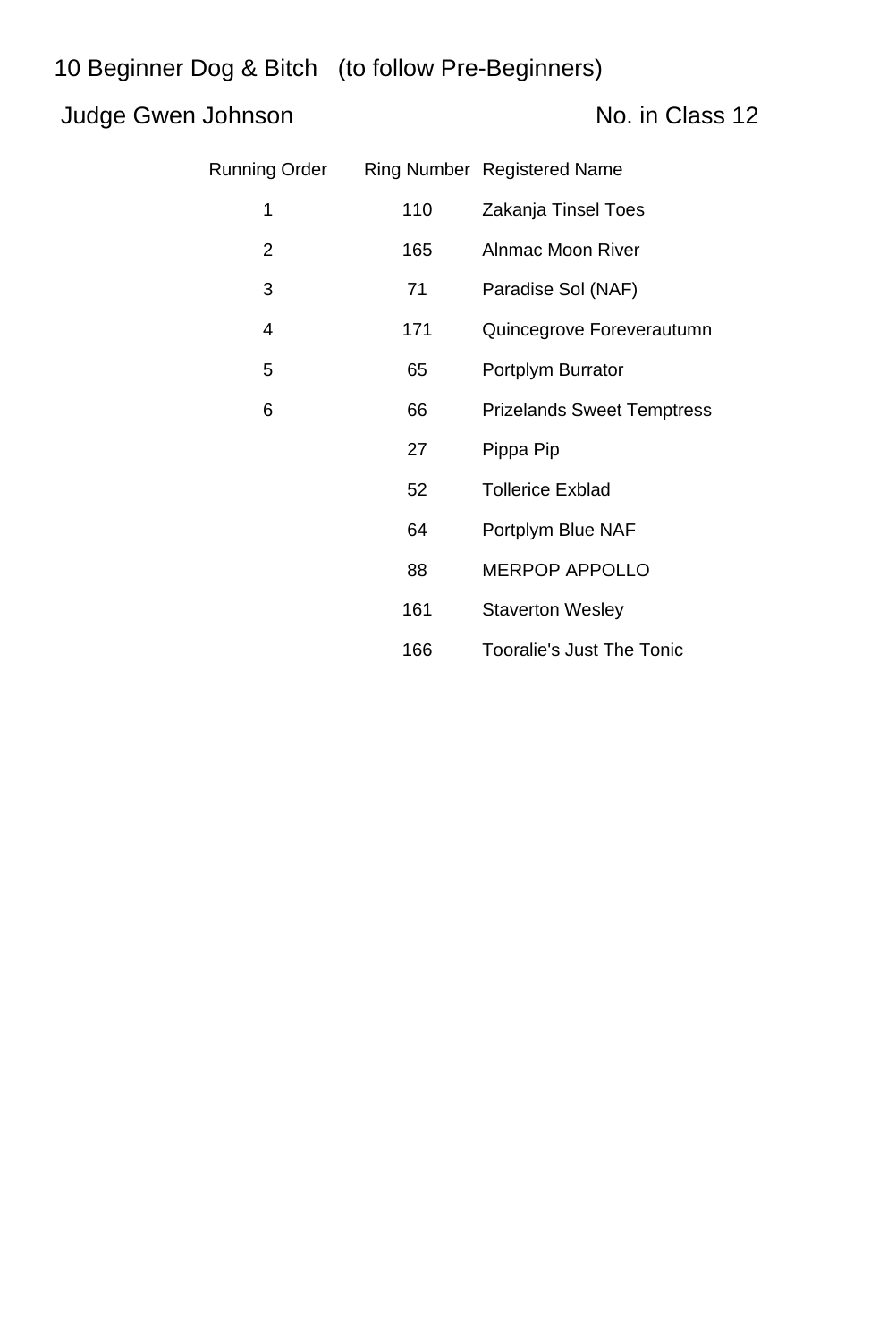| 11 Novice Dog        |                    | Judge Jeannie Gwilliam             | No. in Class 41 |
|----------------------|--------------------|------------------------------------|-----------------|
| <b>Running Order</b> | <b>Ring Number</b> | <b>Registered Name</b>             |                 |
| 1                    | 38                 | Laetans Magic Flame                |                 |
| $\overline{2}$       | 142                | <b>Stillmoor Lightning Strike</b>  |                 |
| 3                    | 127                | Shirrmontana Spring Dream          |                 |
| 4                    | 117                | pipkin of peterkyn                 |                 |
| 5                    | 179                | Shamorel mr wonderful              |                 |
| 6                    | 169                | <b>Elmleas Anzac Red Dust</b>      |                 |
|                      | 3                  | <b>Torlake Red</b>                 |                 |
|                      | 9                  | Goldendance Midas Touch            |                 |
|                      | 12                 | <b>Wickmoor Tweed</b>              |                 |
|                      | 16                 | <b>Buddy Bug</b>                   |                 |
|                      | 21                 | <b>Tribannon That's The Ticket</b> |                 |
|                      | 30                 | <b>JAYBEEZ LYNX</b>                |                 |
|                      | 32                 | <b>Terannos Scottish Thorn</b>     |                 |
|                      | 39                 | Moortime Mist on the Moors         |                 |
|                      | 54                 | <b>Dickies Bobby Dazzler</b>       |                 |
|                      | 64                 | Portplym Blue NAF                  |                 |
|                      | 65                 | Portplym Burrator                  |                 |
|                      | 71                 | Paradise Sol (NAF)                 |                 |
|                      | 72                 | <b>Its The Quizz Master</b>        |                 |
|                      | 74                 | <b>Yonie Mystical Mcharper</b>     |                 |
|                      | 79                 | Saartjie The Court Jester          |                 |
|                      | 95                 | Corneroak Golden Daiquiri          |                 |
|                      | 101                | Amberslade Smokefire               |                 |
|                      | 104                | <b>Freond Ghyll at Coalway</b>     |                 |
|                      | 105                | Jodame Great Escape Nov. Ex.       |                 |
|                      | 115                | <b>Barbers Wholly Moley</b>        |                 |
|                      | 121                | <b>FINWEN TREACLE TOFFEE</b>       |                 |
|                      | 123                | Beaming Merryman                   |                 |
|                      | 129                | <b>Calliope Troy</b>               |                 |
|                      | 139                | <b>Teds of Cleave</b>              |                 |
|                      | 155                | <b>Tivalake Sure Thing</b>         |                 |
|                      | 159                | Quilters Kingfisher                |                 |
|                      | 167                | <b>Cameley Cloudberry</b>          |                 |
|                      | 178                | Coverackcove Our Macha             |                 |
|                      | 183                | Sixela Rising Sun                  |                 |
|                      | 188                | Silver Dollar Zak                  |                 |
|                      | 189                | Last Tango at Shamorel             |                 |
|                      | 193                | Hanans Golden Liberty @Wygulmut    |                 |
|                      | 198                | <b>Torlake Silver</b>              |                 |
|                      | 208                | <b>Bordertime Lancelot</b>         |                 |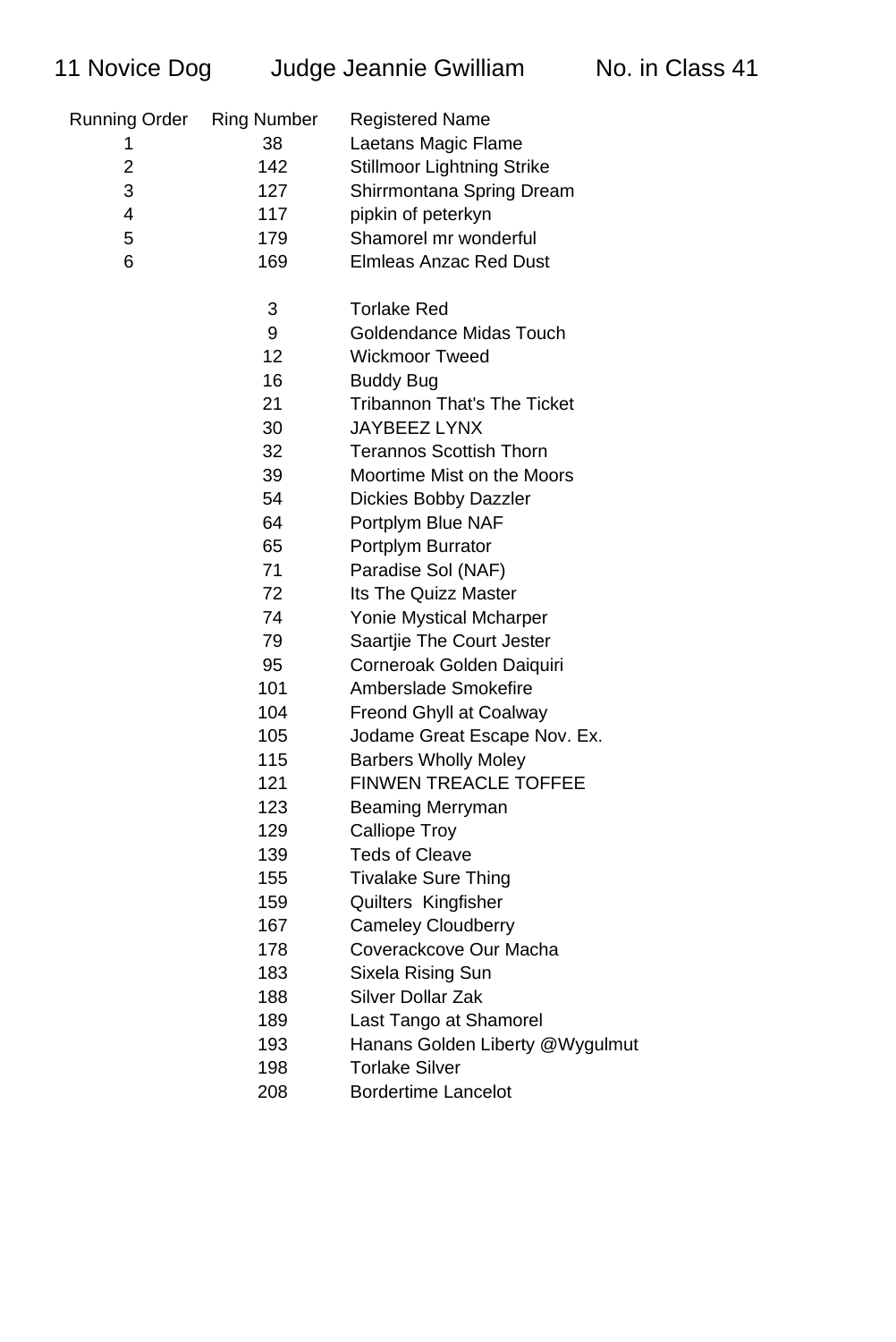| 12 Novice Bitch      |                    | <b>Judge Yvonne Davies</b>                                | No. in Class 47 |
|----------------------|--------------------|-----------------------------------------------------------|-----------------|
| <b>Running Order</b> | <b>Ring Number</b> | <b>Registered Name</b>                                    |                 |
| 1                    | 89                 | <b>Birkcross Dance with Dreams</b>                        |                 |
| $\overline{2}$       | 48                 | Bamboozle She's no Siralee                                |                 |
| 3                    | 77                 | <b>Exmoor Peggy</b>                                       |                 |
| 4                    | 170                | <b>Stardell Corvi</b>                                     |                 |
| 5                    | 33                 | Fen of the Forest                                         |                 |
| 6                    | $\overline{7}$     | <b>Our Little Tinker</b>                                  |                 |
|                      | 5                  | <b>Pringle Noir for Myrtillas</b>                         |                 |
|                      | 6                  | Tricymoedd Emma Maid for Myrtillas                        |                 |
|                      | 11                 | <b>Wickmoor Clownfish</b>                                 |                 |
|                      | 22                 | Zoonie the Lazoon                                         |                 |
|                      | 23                 | STILLROCKIN LOOK AT ME                                    |                 |
|                      | 24                 | <b>Birkcross Morning Star</b>                             |                 |
|                      | 25                 | Rossacre Jellybean                                        |                 |
|                      | 34                 | <b>CAMA Z JIRKOVA DVORA</b>                               |                 |
|                      | 42                 | Paul's Problem Child                                      |                 |
|                      | 43                 | <b>Tuesday's Chance Encounter</b>                         |                 |
|                      | 44                 | Jewellor November Flame                                   |                 |
|                      | 46                 | Dodgin Libby Moon Shine                                   |                 |
|                      | 57                 | Mad For Love of L'Artiste                                 |                 |
|                      | 63                 | Wysemarque Winnie the Wytch at Coltscroft                 |                 |
|                      | 66                 | <b>Prizelands Sweet Temptress</b>                         |                 |
|                      | 68                 | <b>Tigrys No Apologies</b>                                |                 |
|                      | 81                 | My Precious Blue Tanzanite                                |                 |
|                      | 82                 | Secret's Way                                              |                 |
|                      | 91                 | <b>Calanhaf Carolina Pink</b>                             |                 |
|                      | 92                 | Khamysker Royal Raven                                     |                 |
|                      | 97                 | Lockdown surprise                                         |                 |
|                      | 98<br>102          | <b>Whiskey Wonder</b>                                     |                 |
|                      | 112                | Scullymadra Ben Lui at Amberslade                         |                 |
|                      | 113                | Saartjie A Bundle Of Joy                                  |                 |
|                      | 116                | Goldbounty's Braestar<br><b>JANYJOY SECRET MISSION</b>    |                 |
|                      | 119                |                                                           |                 |
|                      |                    | Sixela Leading Lass at Willowyarde                        |                 |
|                      | 122                | <b>JODAME FANTASY GIRL</b>                                |                 |
|                      | 124                | <b>Silver Merry maker</b>                                 |                 |
|                      | 131                | <b>Conquell Yultsi</b>                                    |                 |
|                      | 157                | Vakeranti Maine                                           |                 |
|                      | 162                | Nyrvana All That Jazz                                     |                 |
|                      | 168                | <b>Roseisle Glint of Gold</b>                             |                 |
|                      | 171                | Quincegrove Foreverautumn<br><b>ALNMAC MOON DANCER AT</b> |                 |
|                      | 176                | <b>EXPRESSEBURY</b>                                       |                 |
|                      | 187                | DARIAN SAVE THE LAST DANCE                                |                 |
|                      | 190                | Cross the Other Way                                       |                 |
|                      | 201                | <b>Skye fall Serenade</b>                                 |                 |
|                      | 204                | <b>Goldbounty's Buttercup</b>                             |                 |
|                      | 210                | Deltamadog Morwyn Deg                                     |                 |
|                      | 211                | <b>Duchess Ollmhor</b>                                    |                 |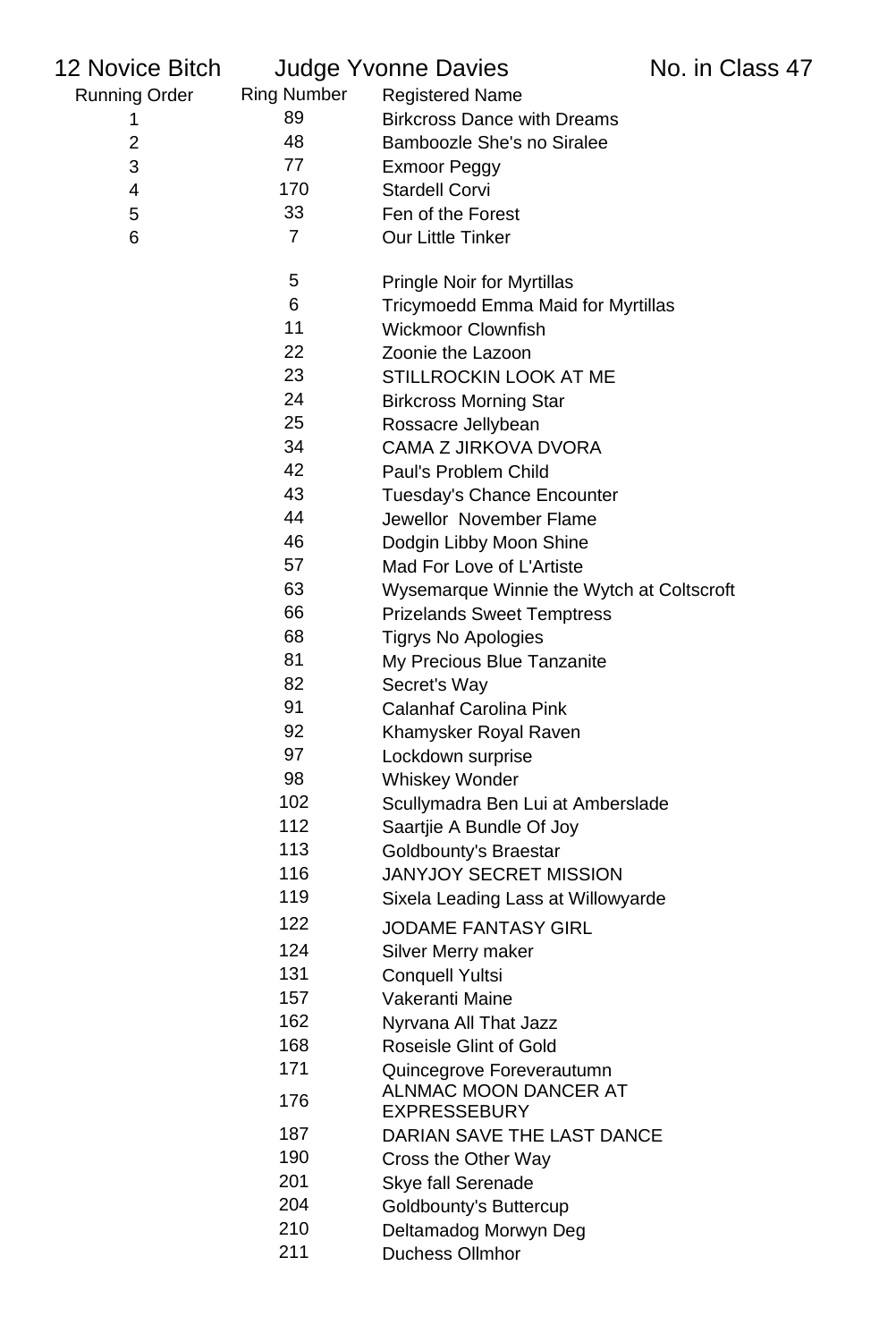| 13 Class A Dog       |                    | <b>Judge Tony Wyatt</b>            | No. in Class 33 |  |
|----------------------|--------------------|------------------------------------|-----------------|--|
| <b>Running Order</b> | <b>Ring Number</b> | <b>Registered Name</b>             |                 |  |
| 1                    | 94                 | <b>Pepsanner Clifton</b>           |                 |  |
| $\overline{2}$       | 183                | Sixela Rising Sun                  |                 |  |
| 3                    | 72                 | <b>Its The Quizz Master</b>        |                 |  |
| 4                    | 104                | <b>Freond Ghyll at Coalway</b>     |                 |  |
| 5                    | 39                 | Moortime Mist on the Moors         |                 |  |
| 6                    | 78                 | <b>Just Ozzie</b>                  |                 |  |
|                      | 12                 | <b>Wickmoor Tweed</b>              |                 |  |
|                      | 17                 | Glennie Glen                       |                 |  |
|                      | 21                 | <b>Tribannon That's The Ticket</b> |                 |  |
|                      | 29                 | Janjelly Destindtobe Dylun         |                 |  |
|                      | 32                 | <b>Terannos Scottish Thorn</b>     |                 |  |
|                      | 38                 | Laetans Magic Flame                |                 |  |
|                      | 40                 | Ludgate Hit the Right Spot         |                 |  |
|                      | 45                 | Jewellor Blue Flame                |                 |  |
|                      | 54                 | <b>Dickies Bobby Dazzler</b>       |                 |  |
|                      | 74                 | Yonie Mystical Mcharper            |                 |  |
|                      | 79                 | Saartjie The Court Jester          |                 |  |
|                      | 95                 | Corneroak Golden Daiquiri          |                 |  |
|                      | 96                 | <b>Blazeing squirrel chaser</b>    |                 |  |
|                      | 105                | Jodame Great Escape Nov. Ex.       |                 |  |
|                      | 108                | <b>Cheeky Teeky</b>                |                 |  |
|                      | 114                | <b>Barbers Black Sheep</b>         |                 |  |
|                      | 132                | <b>ValleyWolves Edward</b>         |                 |  |
|                      | 133                | Malaridge Welsh Moon (AU4)         |                 |  |
|                      | 137                | Lookylooky Azbo Ego                |                 |  |
|                      | 142                | <b>Stillmoor Lightning Strike</b>  |                 |  |
|                      | 153                | Shades of Rye at Kallijes          |                 |  |
|                      | 155                | <b>Tivalake Sure Thing</b>         |                 |  |
|                      | 167                | <b>Cameley Cloudberry</b>          |                 |  |
|                      | 169                | <b>Elmleas Anzac Red Dust</b>      |                 |  |
|                      | 184                | Sixela Riding Shotgun              |                 |  |
|                      | 192                | Corneroak Golden Courage @Wygulmut |                 |  |

Bordertime Lancelot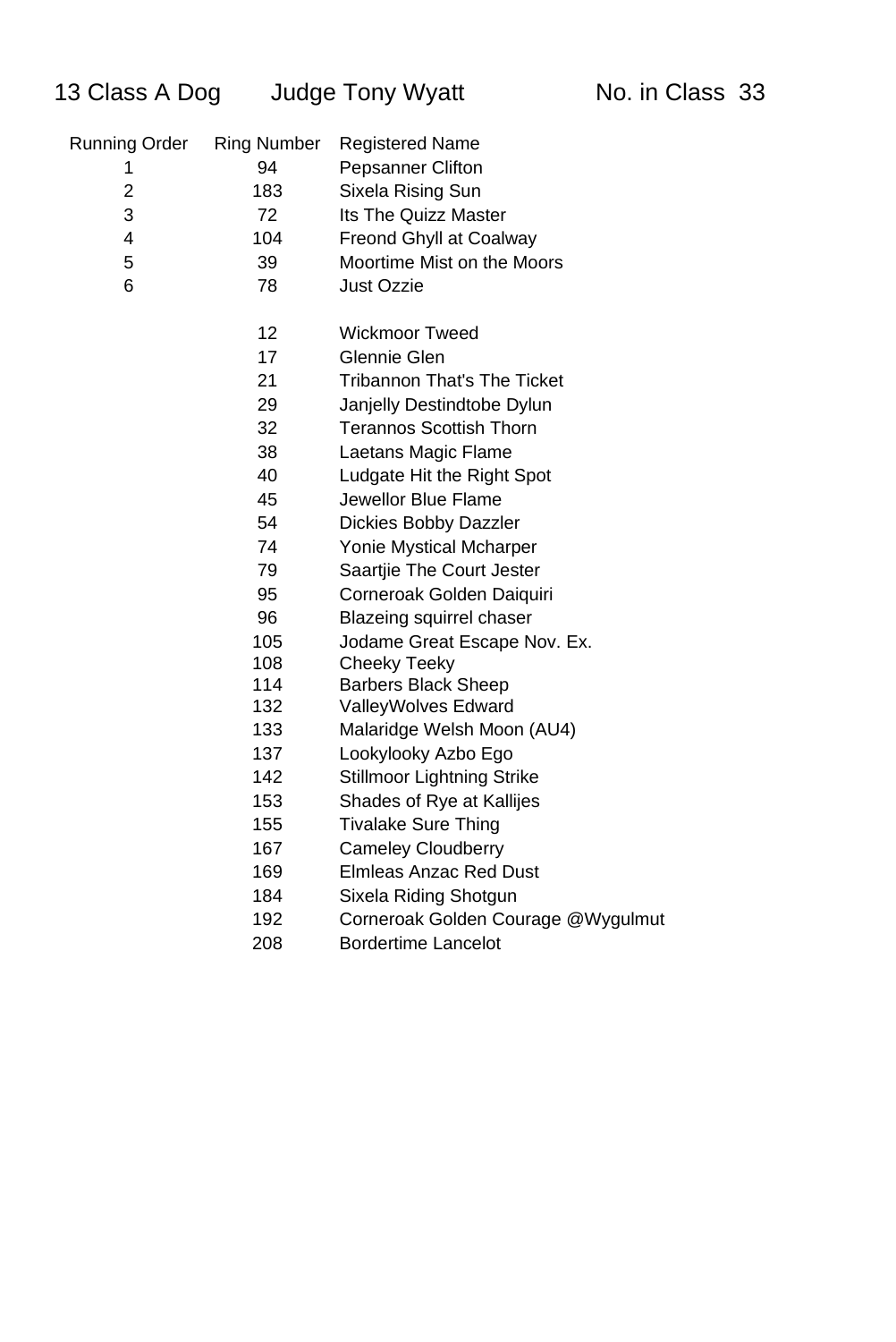## 14 Class A Bitch Judge Helen Connolly No.in Class 40

| <b>Running Order</b> | <b>Ring Number</b> | <b>Registered Name</b>                   |
|----------------------|--------------------|------------------------------------------|
| 1                    | 201                | <b>Skye fall Serenade</b>                |
| $\overline{2}$       | 41                 | Manannan's Mountain Mile                 |
| 3                    | 130                | <b>Candlewind Troika</b>                 |
| $\overline{4}$       | 91                 | <b>Calanhaf Carolina Pink</b>            |
| 5                    | 162                | Nyrvana All That Jazz                    |
| 6                    | 190                | Cross the Other Way                      |
|                      | 7                  | <b>Our Little Tinker</b>                 |
|                      | 10                 | <b>Goldendance Quail</b>                 |
|                      | 11                 | <b>Wickmoor Clownfish</b>                |
|                      | 18                 | <b>Mojuca Perfect Bliss</b>              |
|                      | 23                 | STILLROCKIN LOOK AT ME                   |
|                      | 24                 | <b>Birkcross Morning Star</b>            |
|                      | 25                 | Rossacre Jellybean                       |
|                      | 29                 | Janjelly Destindtobe Dylun               |
|                      | 34                 | <b>CAMA Z JIRKOVA DVORA</b>              |
|                      | 43                 | <b>Tuesday's Chance Encounter</b>        |
|                      | 46                 | Dodgin Libby Moon Shine                  |
|                      | 48                 | <b>Bamboozle She's no Siralee</b>        |
|                      | 57                 | Mad For Love of L'Artiste                |
|                      | 62                 | Dalebrook Dora the Explora at Coltscroft |
|                      | 80                 | <b>Vicmars Step Out</b>                  |
|                      | 82                 | Secret's Way                             |
|                      | 89                 | <b>Birkcross Dance with Dreams</b>       |
|                      | 92                 | Khamysker Royal Raven                    |
|                      | 100                | <b>Stardell Casca</b>                    |
|                      | 102                | Scullymadra Ben Lui at Amberslade        |
|                      | 103                | Dreaganta Lark at Coalway TDEX           |
|                      | 119                | Sixela Leading Lass at Willowyarde       |
|                      | 122                | <b>JODAME FANTASY GIRL</b>               |
|                      | 124                | Silver Merry maker                       |
|                      | 138                | Pops of Cleave                           |
|                      | 149                | <b>Hilsgolden Dorset Pink Lady</b>       |
|                      | 150                | Sandowne Little Gwen                     |
|                      | 156                | Jodame Exquisite Gift                    |
|                      | 164                | Jezzaddy Its Lady Sadie                  |
|                      | 170                | <b>Stardell Corvi</b>                    |
|                      | 197                | <b>Friendborn Forever Gold</b>           |
|                      | 202                | Ostenhaus Yeyni                          |
|                      | 210                | Deltamadog Morwyn Deg                    |
|                      | 211                | <b>Duchess Ollmhor</b>                   |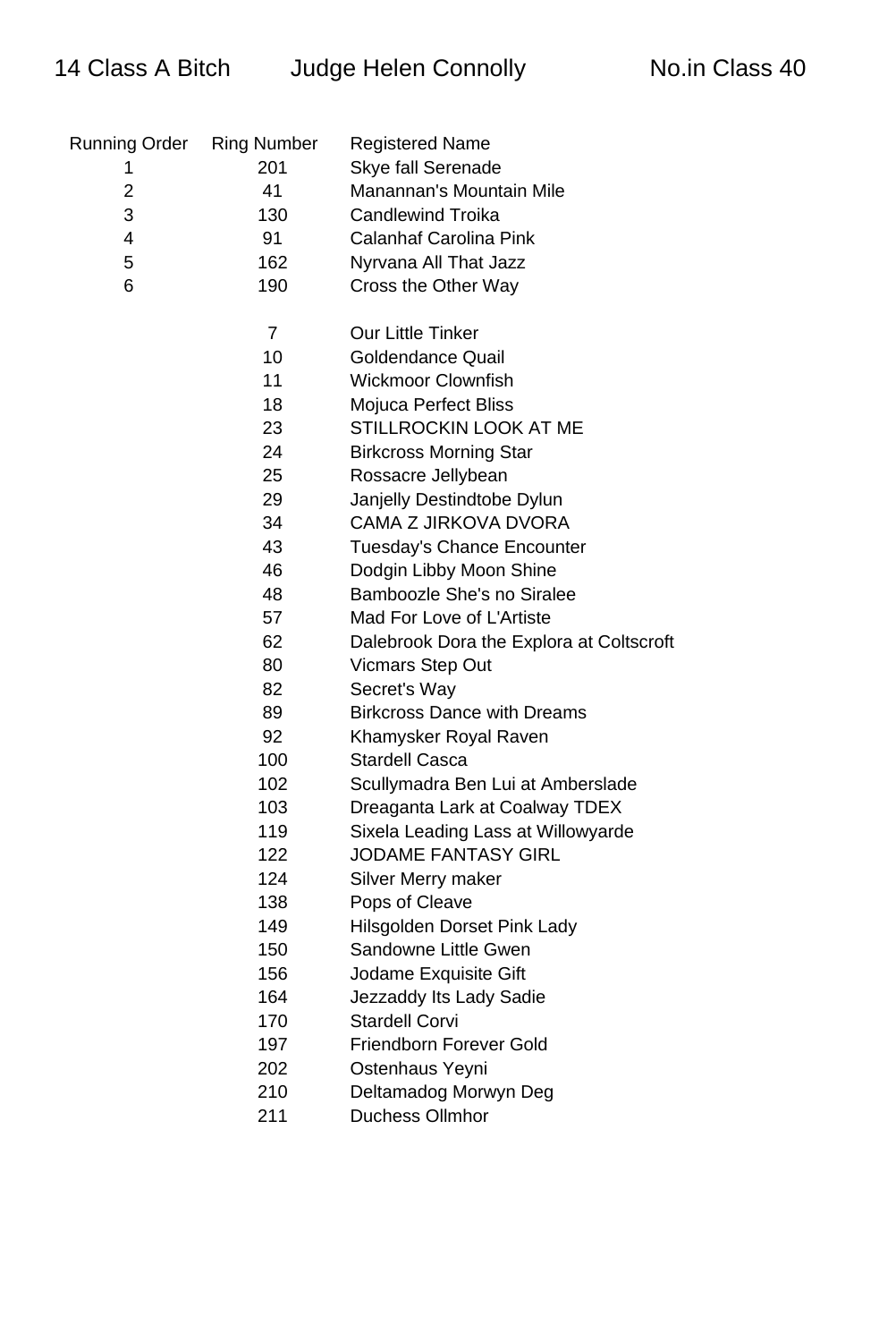| Running Order  | <b>Ring Number</b> | <b>Registered Name</b>                   |
|----------------|--------------------|------------------------------------------|
| 1              | 192                | Corneroak Golden Courage @Wygulmut       |
| $\overline{2}$ | 45                 | Jewellor Blue Flame                      |
| 3              | 68                 | <b>Tigrys No Apologies</b>               |
| 4              | 96                 | <b>Blazeing squirrel chaser</b>          |
| 5              | 156                | Jodame Exquisite Gift                    |
| 6              | 164                | Jezzaddy Its Lady Sadie                  |
|                |                    |                                          |
|                | 4                  | <b>Torlake Royal</b>                     |
|                | 10                 | <b>Goldendance Quail</b>                 |
|                | 13                 | <b>Gemawich Gumbo</b>                    |
|                | 14                 | RAXMAE MAYASWELL AT GEMAWICH             |
|                | 17                 | <b>Glennie Glen</b>                      |
|                | 18                 | Mojuca Perfect Bliss                     |
|                | 19                 | Shanmill Lil Bit of Heaven               |
|                | 24                 | <b>Birkcross Morning Star</b>            |
|                | 37                 | <b>Beverton Mabli</b>                    |
|                | 41                 | Manannan's Mountain Mile                 |
|                | 56                 | Corneroak Golden Deity Hera              |
|                | 62                 | Dalebrook Dora the Explora at Coltscroft |
|                | 69                 | <b>Bareacres Katie</b>                   |
|                | 70                 | Dodgin Celestial Moon                    |
|                | 80                 | <b>Vicmars Step Out</b>                  |
|                | 86                 | Itsjaros Lumi                            |
|                | 91                 | <b>Calanhaf Carolina Pink</b>            |
|                | 94                 | <b>Pepsanner Clifton</b>                 |
|                | 100                | <b>Stardell Casca</b>                    |
|                | 105                | Jodame Great Escape Nov. Ex.             |
|                | 120                | <b>Reinglen Morning Star</b>             |
|                | 125                | Ruskath Kathana Image (AU1)              |
|                | 130                | <b>Candlewind Troika</b>                 |
|                | 132                | ValleyWolves Edward                      |
|                | 133                | Malaridge Welsh Moon (AU4)               |
|                | 137                | Lookylooky Azbo Ego                      |
|                | 148                | Corneroak Golden Girl Velda              |
|                | 149                | Hilsgolden Dorset Pink Lady              |
|                | 150                | Sandowne Little Gwen                     |
|                | 153                | Shades of Rye at Kallijes                |
|                | 163                | Homecoming Boy                           |
|                | 184                | Sixela Riding Shotgun                    |
|                | 186                | DARIAN HERE'S LOOKING AT YOU             |
|                | 191                | <b>Stanroph Spot Check</b>               |
|                | 197                | Friendborn Forever Gold                  |
|                | 202                | Ostenhaus Yeyni                          |
|                | nnn                |                                          |

203 Vakeranti Onnyx Aex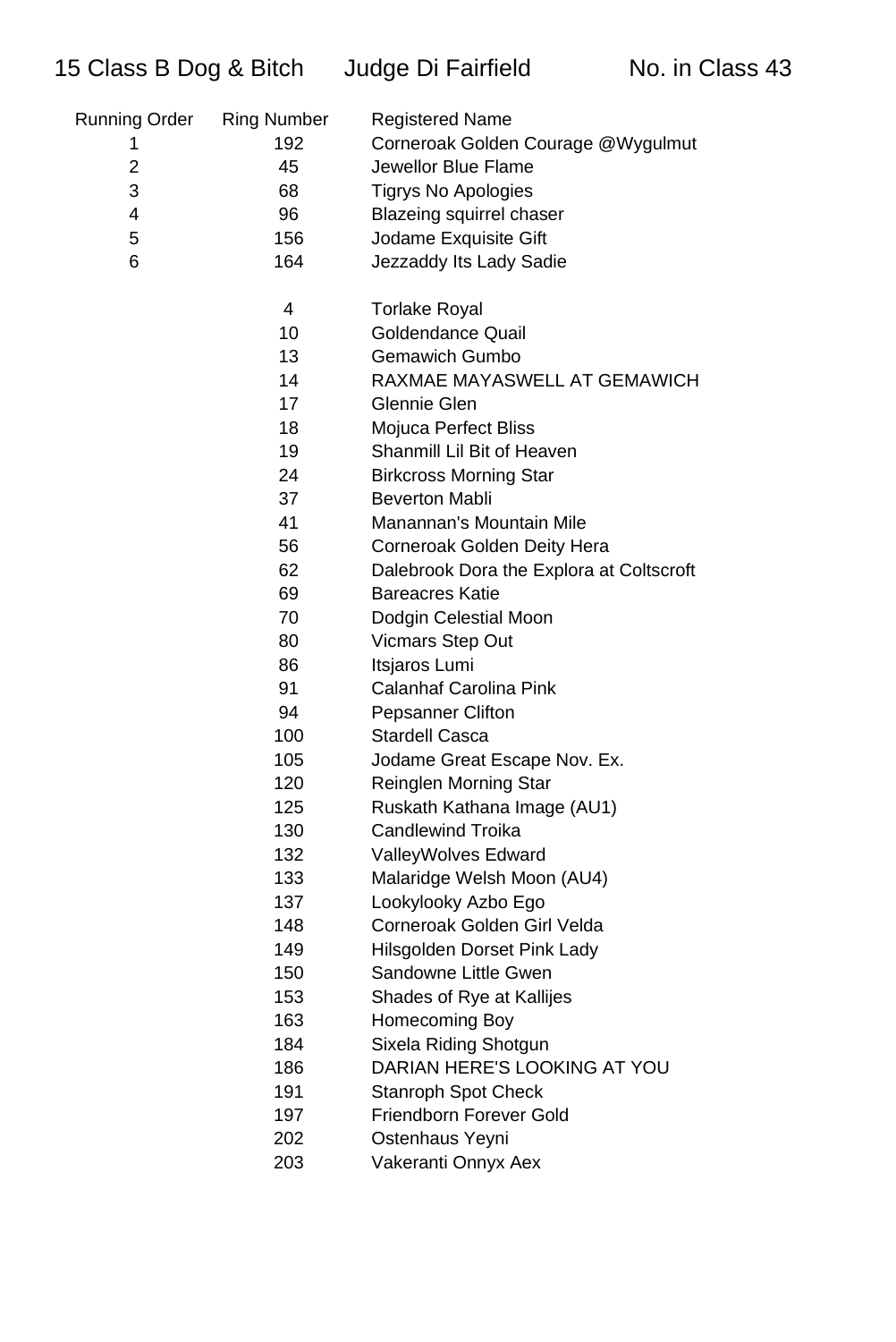| Running Order | <b>Ring Number</b> | <b>Registered Name</b>                   |
|---------------|--------------------|------------------------------------------|
| 1             | 70                 | Dodgin Celestial Moon                    |
| 2             | 56                 | Corneroak Golden Deity Hera              |
| 3             | 152                | Q for QUINN at Kallijes                  |
| 4             | 209                | <b>Hawkstar Groovy</b>                   |
| 5             | 160                | <b>Woughstock Wotch Fire at Quilters</b> |
| 6             | 184                | Sixela Riding Shotgun                    |
|               | $\overline{2}$     | <b>Cories Crystal Lake</b>               |
|               | 4                  | <b>Torlake Royal</b>                     |
|               | 13                 | <b>Gemawich Gumbo</b>                    |
|               | 14                 | RAXMAE MAYASWELL AT GEMAWICH             |
|               | 31                 | Saartjie Highland Thistle                |
|               | 37                 | <b>Beverton Mabli</b>                    |
|               | 47                 | Dougie Chance Encounter                  |
|               | 49                 | <b>FLASHNFLEXI'S CODY</b>                |
|               | 55                 | <b>Corneroak Golden Circe</b>            |
|               | 58                 | <b>Ferrous Fascination</b>               |
|               | 59                 | Sympathy in Shades of Black              |
|               | 67                 | Jodame Double Take                       |
|               | 69                 | <b>Bareacres Katie</b>                   |
|               | 73                 | Sarkam Mighty Mcquin                     |
|               | 76                 | <b>Birkcross Alice Springs</b>           |
|               | 85                 | Tumulusregis Odysseus @ Vanellus         |
|               | 86                 | Itsjaros Lumi                            |
|               | 99                 | Saartjie Rose at Weatherile              |
|               | 111                | Saartje Columbine                        |
|               | 118                | Leading Lady at Willowyarde OW C.Ex      |
|               | 125                | Ruskath Kathana Image (AU1)              |
|               | 133                | Malaridge Welsh Moon (AU4)               |
|               | 136                | Longwaves Tempa Mental                   |
|               | 154                | Kenatussan Serein Ellena                 |
|               | 158                | Kingsfarm Black Caviare at Quilters B.Ex |
|               | 174                | SARKAM BILLIE THE FINAL STAR (AS4)       |
|               | 175                | Sarkam Georgie My Last Fling (AR1)       |
|               | 185                | <b>Sixela Twenty Four Seven</b>          |
|               | 186                | DARIAN HERE'S LOOKING AT YOU             |
|               | 194                | Jodame Forever                           |
|               | 195                | Fellameeka Madness                       |
|               | 196                | Jodame Extra Special                     |

Vakeranti Onnyx Aex